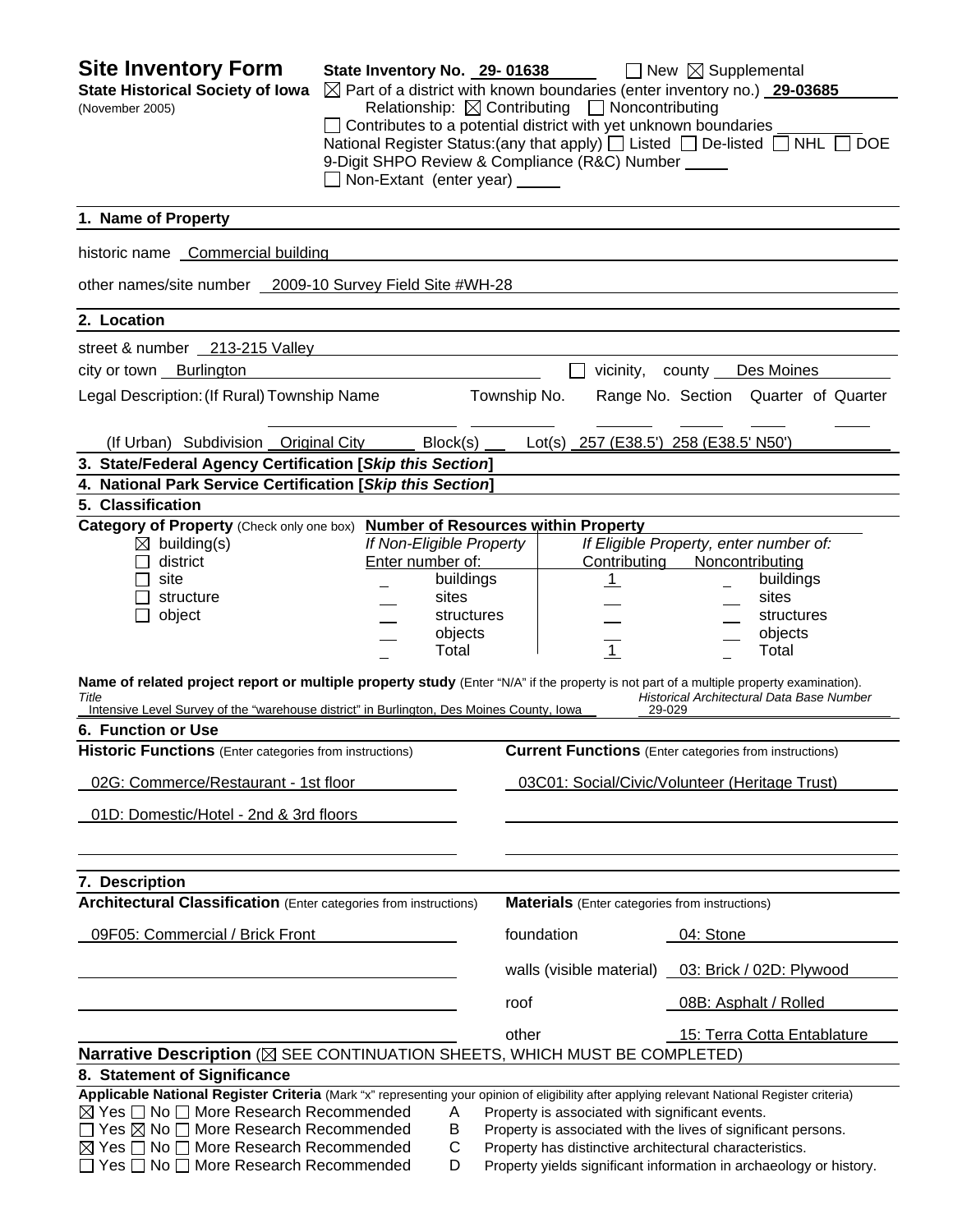| Address 213-215 Valley<br>Des Moines<br>County                                                                                                                                                                                                                                                                                                                                                                                                                                                                                                                                                                                                                                                                                                                                                                                                                                                                                                                                                                                                                                                                                                                                                                                                                                                                                                                                                                                                                                                                                                                                                                                                                                                      | Site Number 29-01638                                                        |
|-----------------------------------------------------------------------------------------------------------------------------------------------------------------------------------------------------------------------------------------------------------------------------------------------------------------------------------------------------------------------------------------------------------------------------------------------------------------------------------------------------------------------------------------------------------------------------------------------------------------------------------------------------------------------------------------------------------------------------------------------------------------------------------------------------------------------------------------------------------------------------------------------------------------------------------------------------------------------------------------------------------------------------------------------------------------------------------------------------------------------------------------------------------------------------------------------------------------------------------------------------------------------------------------------------------------------------------------------------------------------------------------------------------------------------------------------------------------------------------------------------------------------------------------------------------------------------------------------------------------------------------------------------------------------------------------------------|-----------------------------------------------------------------------------|
| City<br><b>Burlington</b>                                                                                                                                                                                                                                                                                                                                                                                                                                                                                                                                                                                                                                                                                                                                                                                                                                                                                                                                                                                                                                                                                                                                                                                                                                                                                                                                                                                                                                                                                                                                                                                                                                                                           | District Number 29-03685                                                    |
| <b>Criteria Considerations</b><br>A Owned by a religious institution or used<br>$\Box$ E A reconstructed building, object, or structure.<br>for religious purposes.<br>$\Box$ F A commemorative property.<br>B Removed from its original location.<br>C A birthplace or grave.<br>50 years.<br>D A cemetery                                                                                                                                                                                                                                                                                                                                                                                                                                                                                                                                                                                                                                                                                                                                                                                                                                                                                                                                                                                                                                                                                                                                                                                                                                                                                                                                                                                         | $\Box$ G Less than 50 years of age or achieved significance within the past |
| Areas of Significance (Enter categories from instructions)<br><b>Significant Dates</b>                                                                                                                                                                                                                                                                                                                                                                                                                                                                                                                                                                                                                                                                                                                                                                                                                                                                                                                                                                                                                                                                                                                                                                                                                                                                                                                                                                                                                                                                                                                                                                                                              |                                                                             |
| Construction date<br>05: Commerce<br>1870                                                                                                                                                                                                                                                                                                                                                                                                                                                                                                                                                                                                                                                                                                                                                                                                                                                                                                                                                                                                                                                                                                                                                                                                                                                                                                                                                                                                                                                                                                                                                                                                                                                           | $\boxtimes$ check if circa or estimated date                                |
| Other dates, including renovation                                                                                                                                                                                                                                                                                                                                                                                                                                                                                                                                                                                                                                                                                                                                                                                                                                                                                                                                                                                                                                                                                                                                                                                                                                                                                                                                                                                                                                                                                                                                                                                                                                                                   |                                                                             |
| 02: Architecture<br>c.1916                                                                                                                                                                                                                                                                                                                                                                                                                                                                                                                                                                                                                                                                                                                                                                                                                                                                                                                                                                                                                                                                                                                                                                                                                                                                                                                                                                                                                                                                                                                                                                                                                                                                          |                                                                             |
| <b>Architect/Builder</b><br><b>Significant Person</b><br>(Complete if National Register Criterion B is marked above)<br>Architect                                                                                                                                                                                                                                                                                                                                                                                                                                                                                                                                                                                                                                                                                                                                                                                                                                                                                                                                                                                                                                                                                                                                                                                                                                                                                                                                                                                                                                                                                                                                                                   |                                                                             |
| <b>Builder</b>                                                                                                                                                                                                                                                                                                                                                                                                                                                                                                                                                                                                                                                                                                                                                                                                                                                                                                                                                                                                                                                                                                                                                                                                                                                                                                                                                                                                                                                                                                                                                                                                                                                                                      |                                                                             |
| Narrative Statement of Significance ( $\boxtimes$ SEE CONTINUATION SHEETS, WHICH MUST BE COMPLETED)                                                                                                                                                                                                                                                                                                                                                                                                                                                                                                                                                                                                                                                                                                                                                                                                                                                                                                                                                                                                                                                                                                                                                                                                                                                                                                                                                                                                                                                                                                                                                                                                 |                                                                             |
| 9. Major Bibliographical References                                                                                                                                                                                                                                                                                                                                                                                                                                                                                                                                                                                                                                                                                                                                                                                                                                                                                                                                                                                                                                                                                                                                                                                                                                                                                                                                                                                                                                                                                                                                                                                                                                                                 |                                                                             |
| Bibliography $\boxtimes$ See continuation sheet for citations of the books, articles, and other sources used in preparing this form                                                                                                                                                                                                                                                                                                                                                                                                                                                                                                                                                                                                                                                                                                                                                                                                                                                                                                                                                                                                                                                                                                                                                                                                                                                                                                                                                                                                                                                                                                                                                                 |                                                                             |
| 10. Geographic Data<br><b>UTM References (OPTIONAL)</b>                                                                                                                                                                                                                                                                                                                                                                                                                                                                                                                                                                                                                                                                                                                                                                                                                                                                                                                                                                                                                                                                                                                                                                                                                                                                                                                                                                                                                                                                                                                                                                                                                                             |                                                                             |
| Zone<br>Easting<br>Northing<br>Zone<br>Easting                                                                                                                                                                                                                                                                                                                                                                                                                                                                                                                                                                                                                                                                                                                                                                                                                                                                                                                                                                                                                                                                                                                                                                                                                                                                                                                                                                                                                                                                                                                                                                                                                                                      | Northing                                                                    |
| $\overline{2}$<br>3<br>4                                                                                                                                                                                                                                                                                                                                                                                                                                                                                                                                                                                                                                                                                                                                                                                                                                                                                                                                                                                                                                                                                                                                                                                                                                                                                                                                                                                                                                                                                                                                                                                                                                                                            |                                                                             |
|                                                                                                                                                                                                                                                                                                                                                                                                                                                                                                                                                                                                                                                                                                                                                                                                                                                                                                                                                                                                                                                                                                                                                                                                                                                                                                                                                                                                                                                                                                                                                                                                                                                                                                     |                                                                             |
| See continuation sheet for additional UTM references or comments                                                                                                                                                                                                                                                                                                                                                                                                                                                                                                                                                                                                                                                                                                                                                                                                                                                                                                                                                                                                                                                                                                                                                                                                                                                                                                                                                                                                                                                                                                                                                                                                                                    |                                                                             |
| 11. Form Prepared By                                                                                                                                                                                                                                                                                                                                                                                                                                                                                                                                                                                                                                                                                                                                                                                                                                                                                                                                                                                                                                                                                                                                                                                                                                                                                                                                                                                                                                                                                                                                                                                                                                                                                |                                                                             |
| name/title Georgette Allen, Volunteer                                                                                                                                                                                                                                                                                                                                                                                                                                                                                                                                                                                                                                                                                                                                                                                                                                                                                                                                                                                                                                                                                                                                                                                                                                                                                                                                                                                                                                                                                                                                                                                                                                                               | Rebecca Lawin McCarley, Consultant, Davenport, IA                           |
| organization Burlington Historic Preservation Commission                                                                                                                                                                                                                                                                                                                                                                                                                                                                                                                                                                                                                                                                                                                                                                                                                                                                                                                                                                                                                                                                                                                                                                                                                                                                                                                                                                                                                                                                                                                                                                                                                                            | date revised March 17, 2014                                                 |
| street & number<br>City Hall, 400 Washington Street                                                                                                                                                                                                                                                                                                                                                                                                                                                                                                                                                                                                                                                                                                                                                                                                                                                                                                                                                                                                                                                                                                                                                                                                                                                                                                                                                                                                                                                                                                                                                                                                                                                 | telephone 319-753-8158                                                      |
| <b>Burlington</b><br>city or town                                                                                                                                                                                                                                                                                                                                                                                                                                                                                                                                                                                                                                                                                                                                                                                                                                                                                                                                                                                                                                                                                                                                                                                                                                                                                                                                                                                                                                                                                                                                                                                                                                                                   | state lowa zip code 52601                                                   |
| ADDITIONAL DOCUMENTATION (Submit the following items with the completed form)                                                                                                                                                                                                                                                                                                                                                                                                                                                                                                                                                                                                                                                                                                                                                                                                                                                                                                                                                                                                                                                                                                                                                                                                                                                                                                                                                                                                                                                                                                                                                                                                                       |                                                                             |
| <b>FOR ALL PROPERTIES</b><br>Map: showing the property's location in a town/city or township.<br>1.<br>Site plan: showing position of buildings and structures on the site in relation to public road(s).<br>2.<br>Photographs: representative black and white photos. If the photos are taken as part of a survey for which the Society is to be<br>3.<br>curator of the negatives or color slides, a photo/catalog sheet needs to be included with the negatives/slides and the following<br>needs to be provided below on this particular inventory site:<br>Roll/slide sheet #<br>Frame/slot #<br>Roll/slide sheet #<br>Frame/slot #<br>Roll/slide sheet #<br>Frame/slot #<br>$\boxtimes$ See continuation sheet or attached photo & slide catalog sheet for list of photo roll or slide entries.<br>$\boxtimes$ Photos/illustrations without negatives are also in this site inventory file.<br>FOR CERTAIN KINDS OF PROPERTIES, INCLUDE THE FOLLOWING AS WELL<br>Farmstead & District: (List of structures and buildings, known or estimated year built, and contributing or noncontributing status)<br>1.<br>2.<br><b>Barn:</b><br>a. A sketch of the frame/truss configuration in the form of drawing a typical middle bent of the barn.<br>A photograph of the loft showing the frame configuration along one side.<br>b.<br>A sketch floor plan of the interior space arrangements along with the barn's exterior dimensions in feet.<br>State Historic Preservation Office (SHPO) Use Only Below This Line<br>Concur with above survey opinion on National Register eligibility: $\Box$ Yes $\Box$ No<br>This is a locally designated property or part of a locally designated district. | Date Taken<br>Date Taken<br>Date Taken<br>More Research Recommended         |
| Comments:                                                                                                                                                                                                                                                                                                                                                                                                                                                                                                                                                                                                                                                                                                                                                                                                                                                                                                                                                                                                                                                                                                                                                                                                                                                                                                                                                                                                                                                                                                                                                                                                                                                                                           |                                                                             |
| Evaluated by (name/title):                                                                                                                                                                                                                                                                                                                                                                                                                                                                                                                                                                                                                                                                                                                                                                                                                                                                                                                                                                                                                                                                                                                                                                                                                                                                                                                                                                                                                                                                                                                                                                                                                                                                          | Date:                                                                       |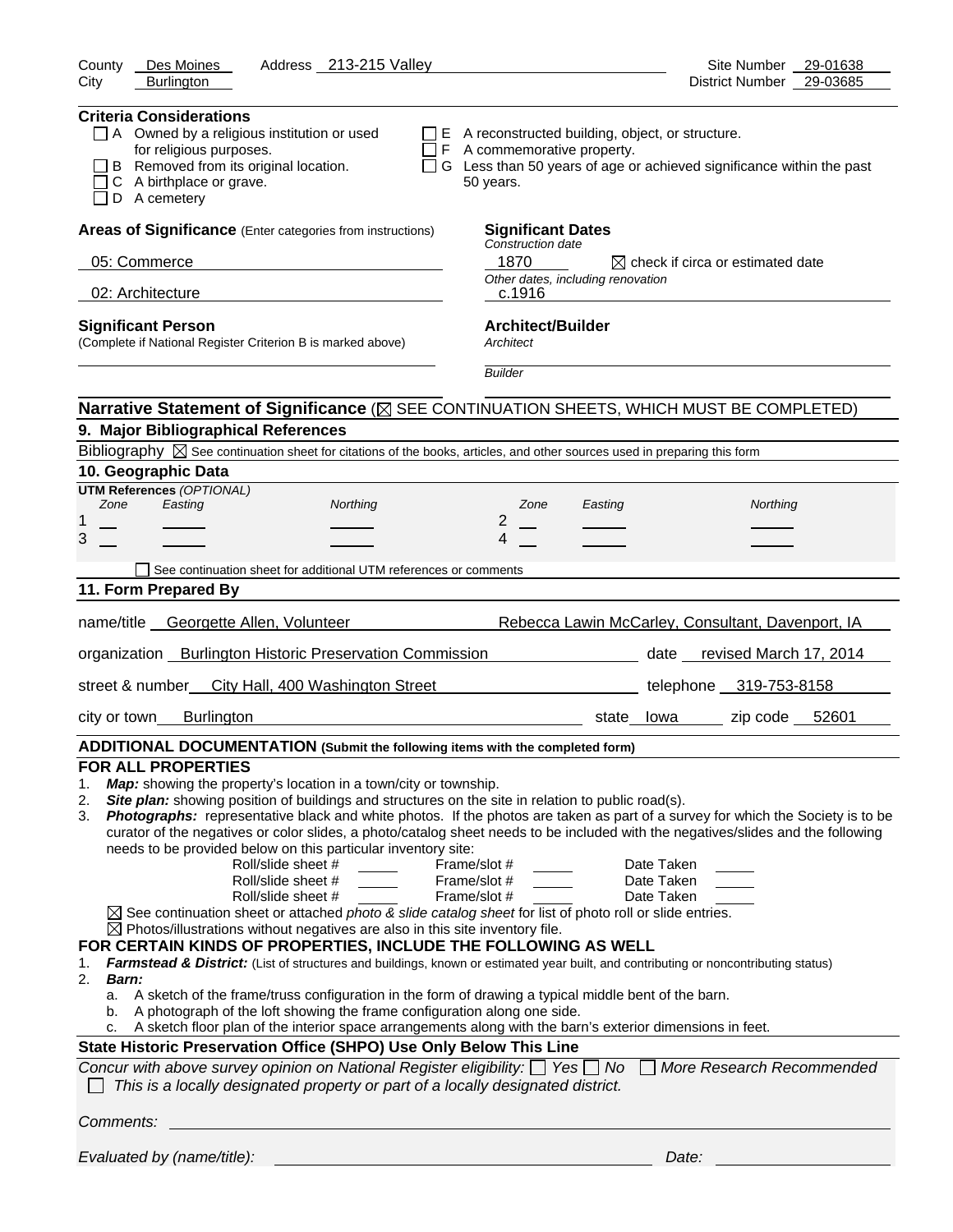Page 1

| Commercial building | Des Moines |
|---------------------|------------|
| Name of Property    | County     |
| 213-215 Valley      | Burlington |
| Address             | City       |

### **7. Narrative Description**

This is a three-story brick commercial building that was likely constructed around 1870 with a complete façade remodel dating to around 1916. The white terra cotta accents the dark red brick. Terra cotta ornamentation extends across the building above the storefront and across the parapet. Within the past few years, the building has been acquired by the Heritage Trust and remodeled for Preservation Station, an architectural salvage business. The storefront was remodeled as part of this work, installing a recessed double-door entry with large windows and transom windows to either side. The wood windows on the upper stories have been restored, and they are paired in three sets on the second and third stories. The paired six-over-single-light double-hung windows share a terra cotta sill. The third story windows also have a shared terra cotta lintel with keystone. The parapet is curved with terra cotta coping as well. The east side elevation is exposed and reveals the earlier construction of the building. The double-hung windows have segmental arch brick lintels and stone sills, typical of the mid to late 19<sup>th</sup> century. The interior has been opened up for large rooms on each story.

#### **8. Narrative Statement of Significance**

This building appears to contribute historically and architecturally to the potential Downtown Commercial Historic District (#29-03685). The building was likely originally built in the 1870s, with the façade remodeled around 1916. During this period, several other facades within the Downtown Commercial Historic District were built or remodeled utilizing dark brick and white terra cotta accents. The façade remodel is architectural significant within this period. Additionally, numerous hotel and retail businesses have operated in this building, contributing to the historic significance of this district.

The building on this site appears to date back to the 1870s, though the current appearance dates to the 1920s. Hugel & Johnson, a copper, tin, and sheet rock business were listed here in 1870 (21 Valley), 1871 (19 Valley), and 1874 (213 Valley). Hugel is listed on Jefferson in 1869, so 1870 is the earliest known business associated with this building. The German *Iowa Tribune* opened on the west half in 1874. A number of businesses operated here for short periods of time in the 1870s and 1880s. In the 1880s, Thomas Harper "started out upon an independent business venture, opening an oyster house at No. 213 Valley street. He afterward removed to the Odd Fellows building, where he conducted a restaurant" (Antrobus 1915: 166). The 1885 and 1886 directories list 213 (and 215 Valley) as being the Harper House (Harper and Dombough). The 1886 Sanborn map also shows it used as Harper Hotel, with a hall on the third story. It is possible that the building was constructed around 1885 for use as a hotel, with the previous uses in an earlier building. In 1887, the hotel became the Gorham House. The 1892 Sanborn map shows the building as the Boston Hotel, which had closed. C.L. McCash transferred the property (E 38.5 feet of Lot 257) to Mary McCash in 1893. In 1900, the east half (213) is the saloon of David E. Mull, and the west half (217) is vacant. In 1904, the building was sold to W.H. Coulter. Charles G. Low operated a saloon here from 1906 to 1910. In 1912, 213 is vacant and Bert and Alma Wasson operated a bowling alley and lived in 215. In 1915, a saloon returned to 213, and 215 is occupied by Hotel Primo. In 1916, the building was vacant. McCash sold it to the Moehn Brewing Company in 1907. They owned it for 18 months, selling it to Burlington Realty in 1908.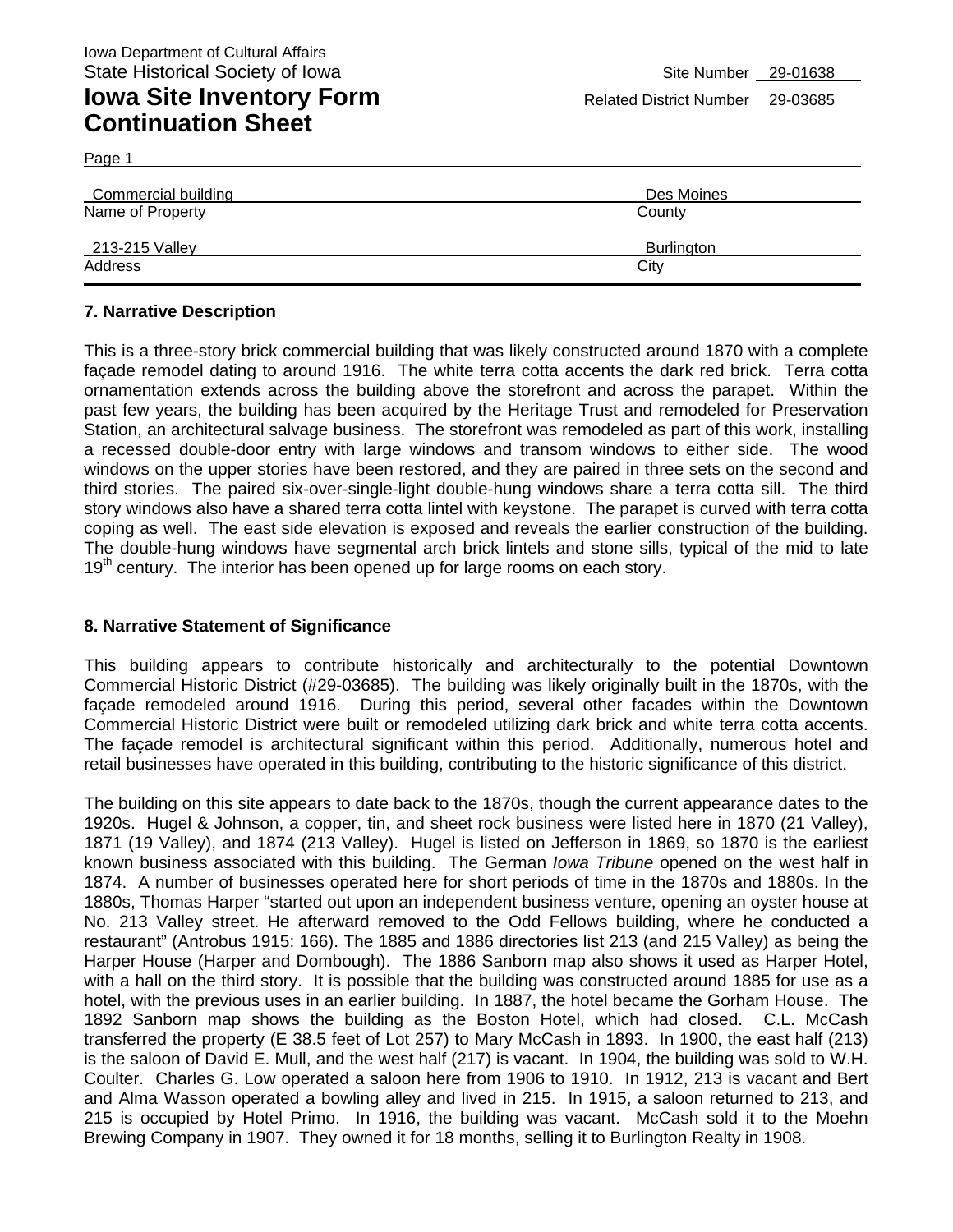Page 2

| <b>Commercial building</b> | Des Moines        |
|----------------------------|-------------------|
| Name of Property           | County            |
| 213-215 Valley             | <b>Burlington</b> |
| Address                    | City              |

It was likely during the time that Burlington Realty owned the building from 1908 to 1916 that the façade was updated to the current appearance. The property went through four owners in the next few years, bought by Barney Niemann in 1916, then Elmer Able & wife in 1918, then J.W. DeBach in 1918, and finally by M. Phelan in 1919. It is possible that the work was completed in 1916 when the property is listed as vacant and after Niemann bought the property. B.F. Goodrich Rubber Company moved into the building by 1918 in 213, and it utilized both 213 and 215 storefronts in 1920. The Hotel Central operated on the upper two stories, associated with 215, from 1918 to 1933. In 1922, the tire store became Wentworth Tire Service. In 1924, it was listed at 213 and American Optical Company and F.A. Hardy Company was at 215.



**1920s – building on left (Des Moines County Historical Society)** 

The Auto Eat Restaurant was at 213 from 1926 to 1942. Burch's Recreational Parlor opened in 215 by 1928. The upper story hotel became the Iowa Hotel from 1933 to 1947. A number of businesses associated with bus lines opened in 215 by 1938 and stayed until 1943. The Green Mill Restaurant opened at 213 in 1942, followed by Tiny's Café by 1951. Ingersoll Shoes moved here by 1961. The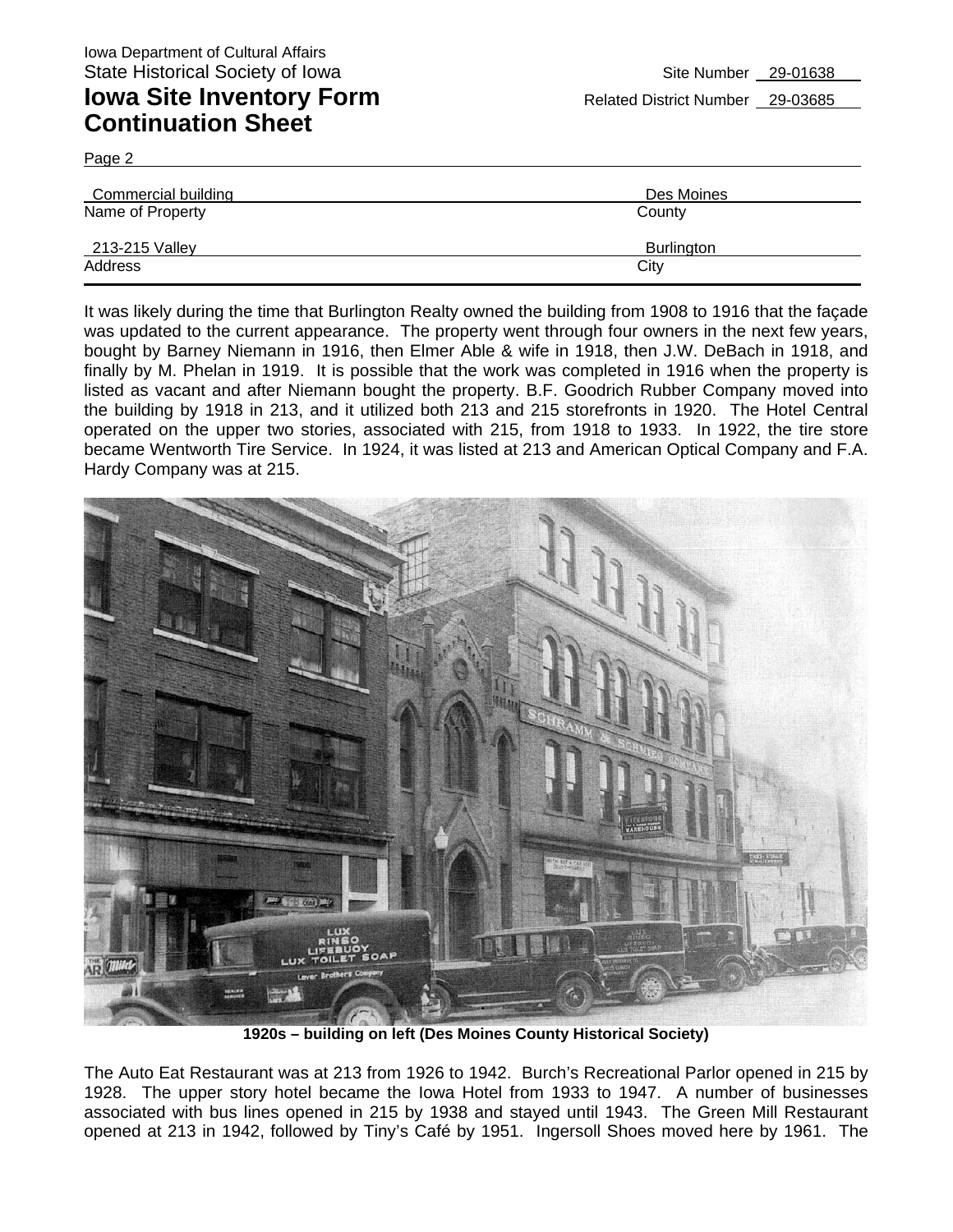Page 3

| Commercial building | Des Moines        |
|---------------------|-------------------|
| Name of Property    | County            |
| 213-215 Valley      | <b>Burlington</b> |
| Address             | City              |

Appel Tavern opened in 215 by 1945, followed by Tuckers Inn by 1955. The Zephyr Hotel operated upstairs from 1945 until 1971.

In the 1920-21 directory, it is listed as being the location for BF Goodrich Tires.

The 1931 Sanborn map shows hotel rooms on the second and third floors. The 1930 directory lists the Central Hotel at 215 ½ Valley. Auto Eat Restaurant is listed at 213 and Burch's Recreation Parlor is listed at 215 in 1930.

In the 1951 city directory, it was the location of Tiny's Café. Thus, it is shown as a restaurant in 1952 with hotel rooms on the second floor.

Courthouse deed records show that it was involved in a sheriff sale in 1945 and was purchased by Lawrence and Lola Diewald, known local restaurant owners. Barngrover Realty purchased it in 1954. It was in the Coffin family throughout the late 1960s and into the 1980s.

It was a saloon in 1977 and owned by the Coffin family (Site Inventory Form).

The current owner is the Heritage Trust which purchased this property for its Preservation Station in 2008 from the Coffin family (courthouse documents). It is being restored.

#### **9. Major Bibliographical References**

*Biographical Review of Des Moines County, Iowa.* Chicago, IL: Hobert Publishing Company, 1905.

*Burlington Hawk-Eye,* various articles and dates. On microfilm at the Burlington Public Library.

City Directories, Burlington, Iowa, various dates. On microfiche at the Burlington Public Library

*History of Des Moines County, Iowa.* Chicago, IL: Western Historical Company, 1879.

*History of Des Moines County Iowa and Its People.* Chicago, IL: S.J. Clarke Publishing Company, 1915.

*Portrait and Biographical Album of Des Moines County, Iowa.* Chicago, IL: Acme Publishing Company, 1888.

Sanborn Map Company. "Burlington, Iowa," Fire Insurance Maps. New York: Sanborn Map Company, 1886, 1892, 1900, 1931, 1952.

Transfer books, Des Moines County Auditor's Office, Burlington, Iowa

Vertical files, Burlington Public Library, Burlington, Iowa.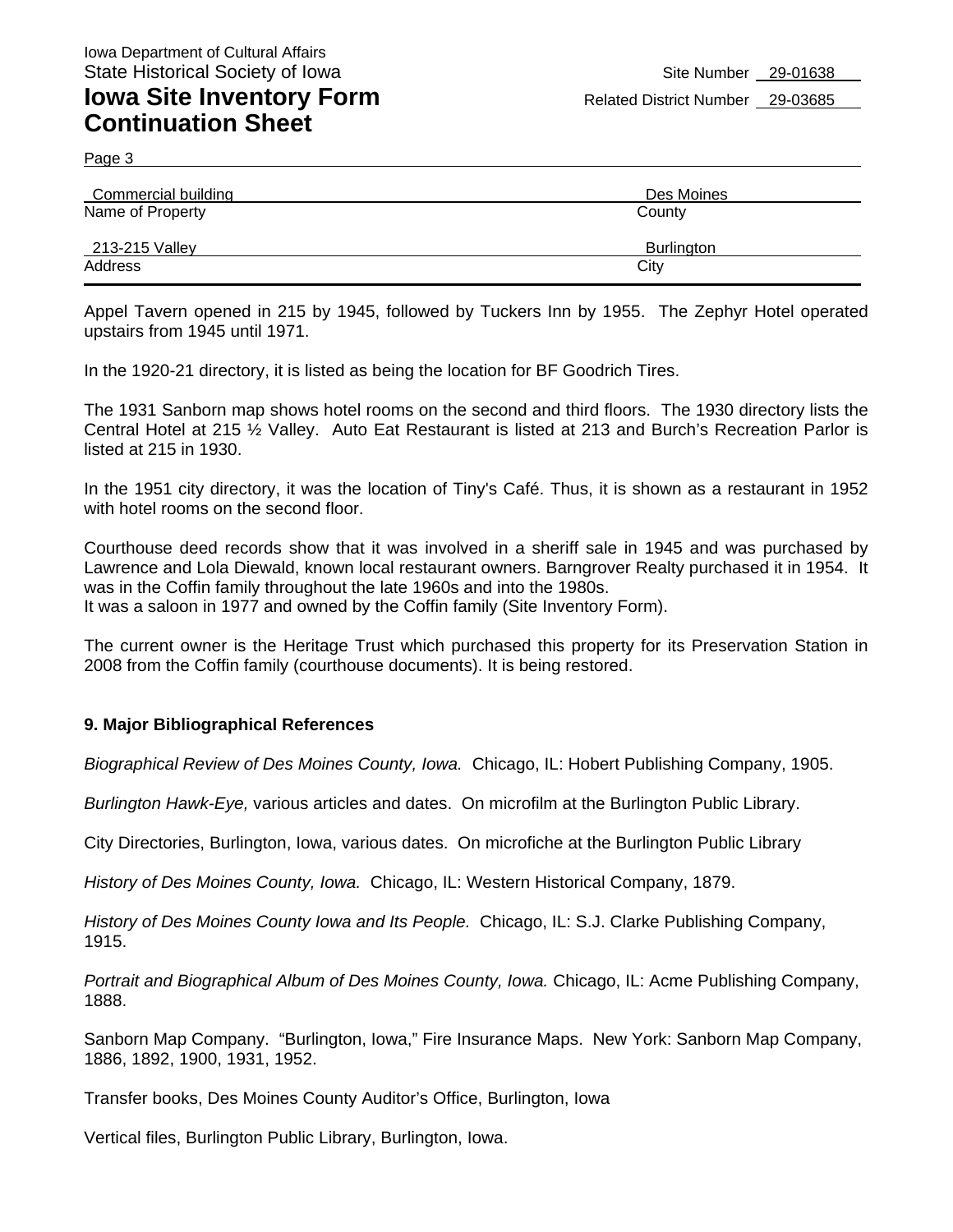Page 4

| Commercial building | Des Moines |
|---------------------|------------|
| Name of Property    | County     |
| 213-215 Valley      | Burlington |
| Address             | City       |

### **Location map**



**Building plan (from assessor's website)** 

| 38                     |
|------------------------|
| 34' HI                 |
| BLDG1<br>[4218]<br>111 |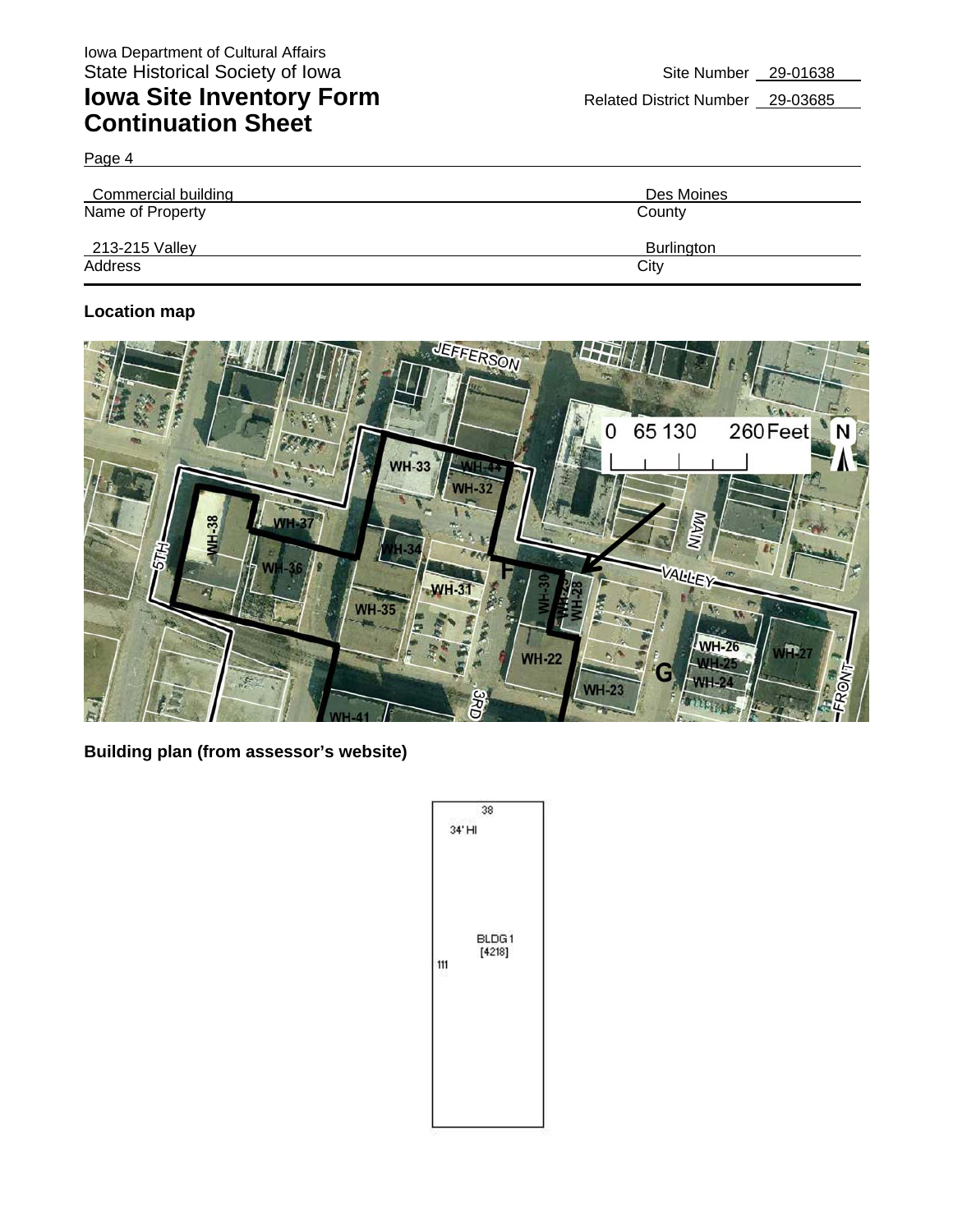Page 5

# **Iowa Site Inventory Form** Related District Number 29-03685 **Continuation Sheet**

| Commercial building | Des Moines        |
|---------------------|-------------------|
| Name of Property    | County            |
| 213-215 Valley      | <b>Burlington</b> |
| Address             | City              |



**Building, looking southwest November 2, 2009 R.L. McCarley**